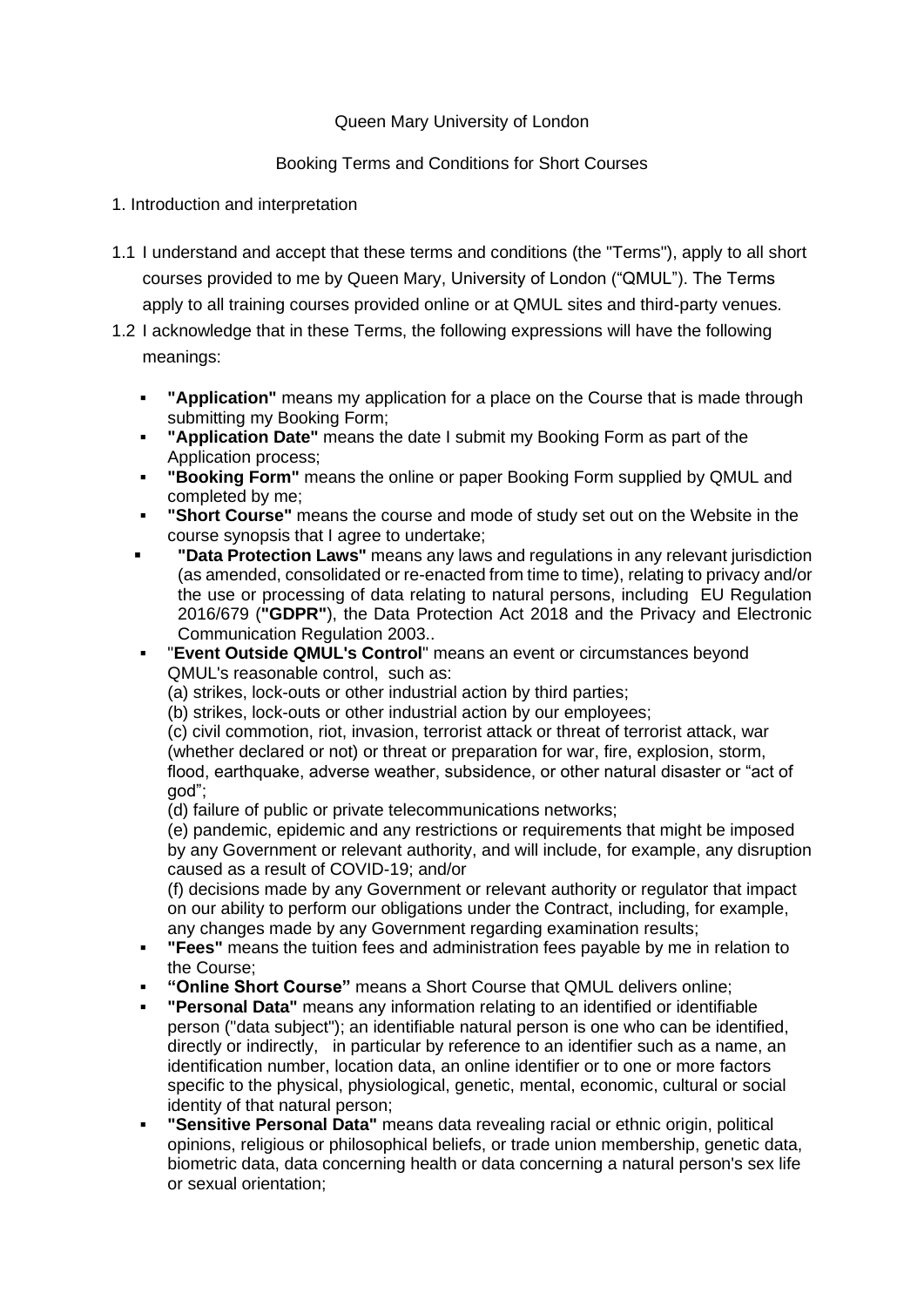- **"Services"** means the teaching services and related teaching materials that QMUL will provide in relation to the Short Course;
- **"Short Course Office"** means the address of the QMUL short course office as provided to me in the joining instructions or sent to me before I commence the Short Course;
- **"Website"** means QMUL's Short Course pages on the Queen Mary University of London website which I can locate at [TO BE INSERTED] and
- **"VLE"** means any online virtual learning environment that QMUL uses to deliver its Online Short Courses.
- 1.3 Where examples are given in these Terms by using words or phrases such as "including" or "for example", I accept that this will not restrict the meaning of the general related words which are used for illustrative purposes only and the use of such words and phrases will not be deemed to be exhaustive.
- 1.4 I understand and accept that any references in these Terms to "working days" are to days other than Saturdays and Sundays, public holidays, and any other days where QMUL is closed.

# **2. About QMUL and how I can contact the Short Course administration teams**

2.1 I am aware that I can contact the relevant Short Course administrators by referring to the acceptance correspondence email I received upon booking.

### **3. Contractual Relationship between QMUL and Me**

- 3.1 I am aware that my Application is an offer to QMUL to enter into a binding contract with QMUL to purchase a place on the Short Course. I accept that QMUL is free to accept or decline my Application at its absolute discretion. I acknowledge that my offer will only be accepted once QMUL sends me written confirmation that my Application has been accepted by email, or that QMUL is able to offer me a place on the Course (the "Confirmation").
- 3.2 I accept that at the point I receive the Confirmation; a contract will come into existence between me and QMUL (the "Contract"). The Contract will continue until I complete the Course, unless the Contract is cancelled earlier in accordance with these Terms.
- 3.3 The Contract will be subject to these Terms and the Booking Form. QMUL considers that these Terms and the Booking Form set out the entire agreement between me and QMUL in relation to the Short Course.

### **4. Late applications**

- 4.1 I accept that if I submit my Application within 5 working days of the Short Course commencing, QMUL will not be able to guarantee that the Confirmation will reach me before the Short Course starts. I understand and accept that in these circumstances, I may not receive Short Course specific details such as VLE log ins prior to the Short Course commencing and QMUL will use reasonable endeavours to provide me with Confirmation by phone or email and to provide me with the Short Course specific details such as VLE log ins as soon as possible.
- 4.2 I accept that if I submit my Application within 5 working days of an Online Short Course commencing and my Application is accepted by QMUL, if I do not receive a response from QMUL setting out my joining instructions and login details for the Online Short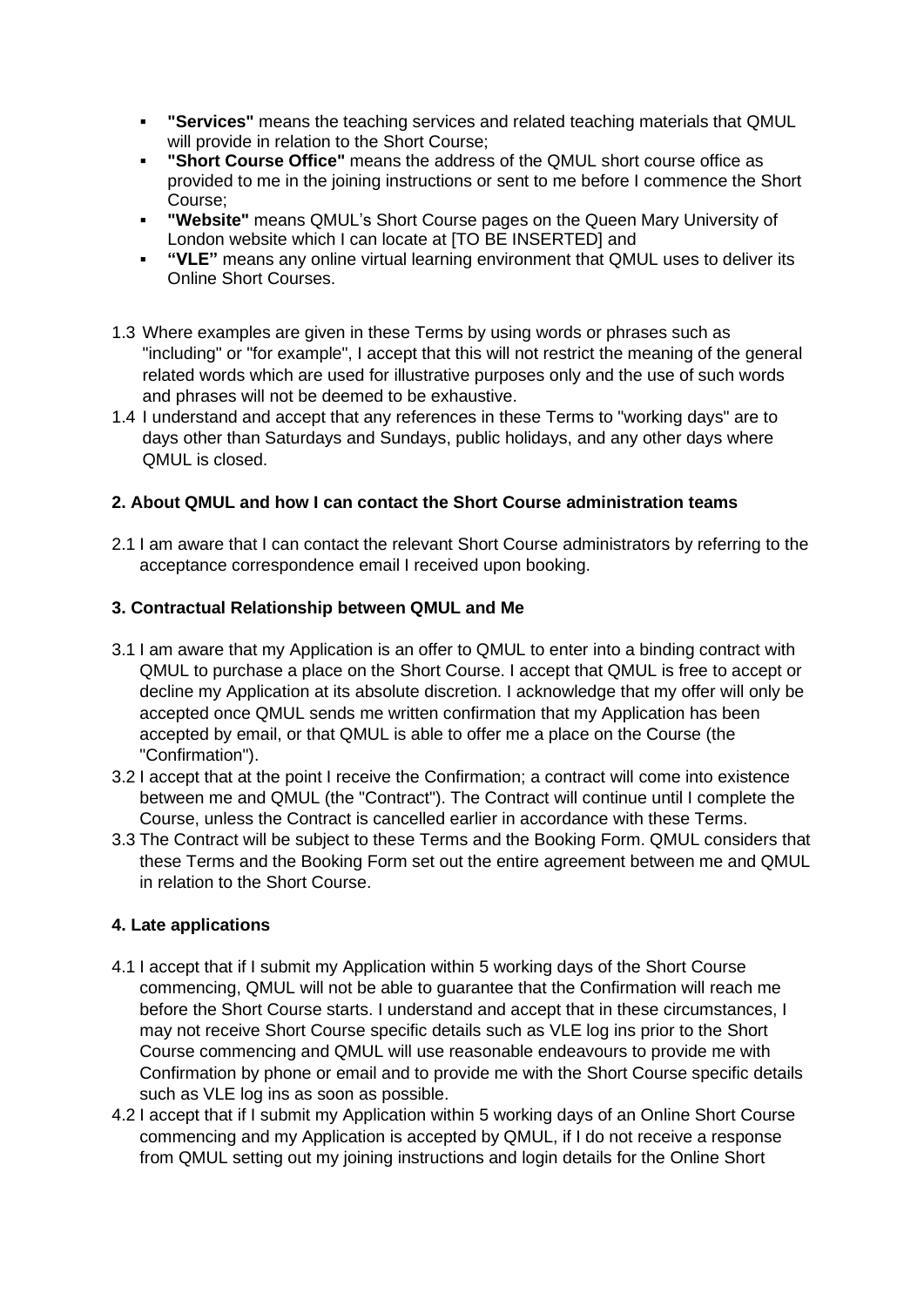Course within 24 hours; it is my responsibility to contact QMUL and continually check the status of my Application.

### **5.The Services**

**5.1** I acknowledge that QMUL:

**5.1.1** will use its reasonable endeavours to ensure that the Services meet the description set out on its Website as at the Application Date in all material respects;

**5.1.2** will use its reasonable endeavours to comply with the timetable for the delivery of the Services which is set out on QMUL's Website as at the Application Date;

**5.1.3** may make any changes to the Services and/or any Short Course or take any steps:

a) which are necessary due to an Event Outside QMUL's Control; or

b) to ensure that QMUL complies with any applicable law, regulation, safety requirement, recommended government rules and/or guidance relating to any disease or public health matter or in response to regulatory changes.

**5.1.4** if QMUL needs to make any material changes to its Services or the Short Course (as determined by QMUL), QMUL will bring the material changes to my attention as soon as reasonably practicable.

**5.2** I accept and agree that the dates, modes and locations for the delivery of the Services and the tutors and lecturers providing the Services may be subject to change from time to time where it is reasonable for QMUL to do so and where the changes do not impact upon delivery of my learning outcomes. I accept that in these circumstances, QMUL will notify me of any such changes as soon as reasonably practicable and will use its reasonable endeavours to limit and reduce any possible disruption to the Services I receive. Any such changes may occur for example:

**5.2.1** due to Events Outside QMUL's Control;

**5.2.2** due to room, facilities and/or staff shortages;

**5.2.3** in response to regulatory changes; and

**5.2.4** in order to improve the content and/or delivery of the Services.

### **6. My obligations**

**6.1** I agree to:

**6.1.1** maintain and evidence my immigration status that entitles me to undertake the Short Course;

**6.1.2** attend classes for the Short Course regularly and on time;

**6.1.3** ensure that I have a level of spoken and written English sufficient to allow me to participate in the Short Course (by way of a guideline only, I accept that if English is not my first language, QMUL would recommend that I have an English Language level equivalent to an IELTS score of 6 to understand and participate in my Short Course);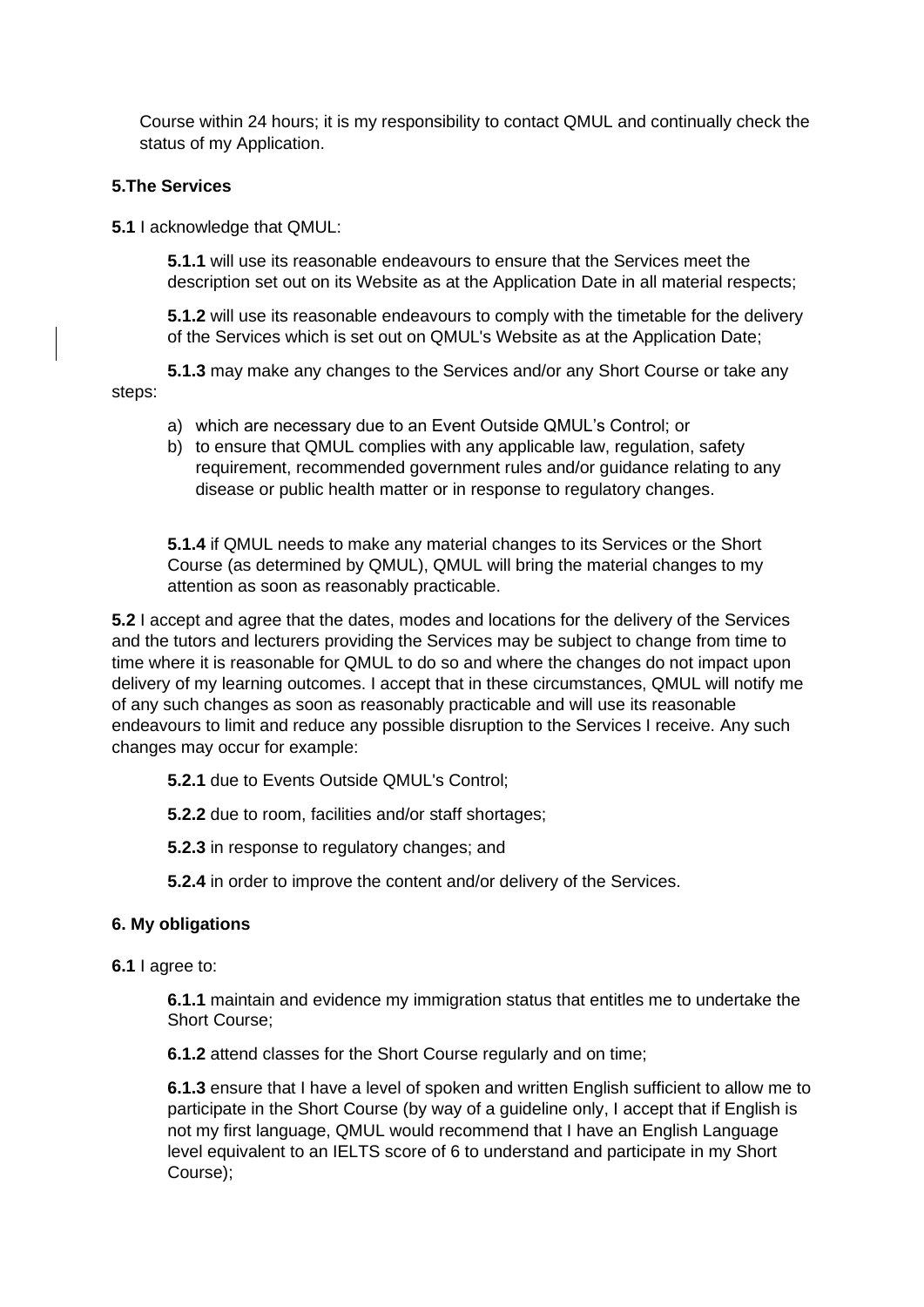**6.1.4** refrain from using any audio or visual recording equipment during classes or practical sessions;

**6.1.5** comply with QMUL's health and safety rules as notified to me from time to time, including by wearing suitable clothing and footwear;

**6.1.6** conduct myself in a professional and courteous manner and refrain from causing offence or nuisance to QMUL, its staff or other students;

**6.1.7** provide the equipment and materials that QMUL advise me to use on the Website or in the Short Course induction information required for the Short Course;

**6.1.8** only use any facilities and equipment provided by QMUL during the stated hours for the delivery of the Short Course; and

**6.1.9** not provide access to or share login details or content of the Short Courses with any third parties.

#### **7. Fees and payment**

**7.1** In relation to the Fees, I acknowledge that:

**7.1.1** the Fees payable by me will be as per the fees published on the Website as at the Application Date;

**7.1.2** the Fees are payable in GBP;

**7.1.3** the Fees are payable at the same time as I submit my Booking Form, unless the Fees are payable in accordance with paragraph 7.2;

**7.1.4** if QMUL does not accept my Booking Form, I will receive a refund of any Fees that I have paid within 14 days of QMUL rejecting my Booking Form;

**7.1.5** if I do not pay the Fees in accordance with these Terms, I will not be entitled to start the Short Course;

**7.1.6** all Fees stated are inclusive of VAT, if applicable;

**7.1.7** any Fees payable can be paid by the following methods:

- a) on-line by using my credit or debit card; or
- b) by bank transfer, banker's draft or a payment sent for collection. I acknowledge that I will be required to provide a transaction reference number;

**7.1.8** QMUL's bank details for the purposes of paying the Fees are available on request.

**7.2** I accept that even if my employer or organisation has agreed to pay all or part of my Fees, I will remain liable for the payment of the Fees and I will be responsible for making arrangements with my employer or organisation to ensure that the Fees are paid to QMUL. If my employer or organisation is paying the Fees and wishes to be invoiced, it is my responsibility to ensure that my employer or organisation writes to QMUL (on their headed paper) and sends to QMUL a company purchase order along with my Application within 7 days of Confirmation. I accept that in these circumstances, payment of the Fees will be required within 30 days of submission of my Booking Form and in any event, prior to the start of the Short Course.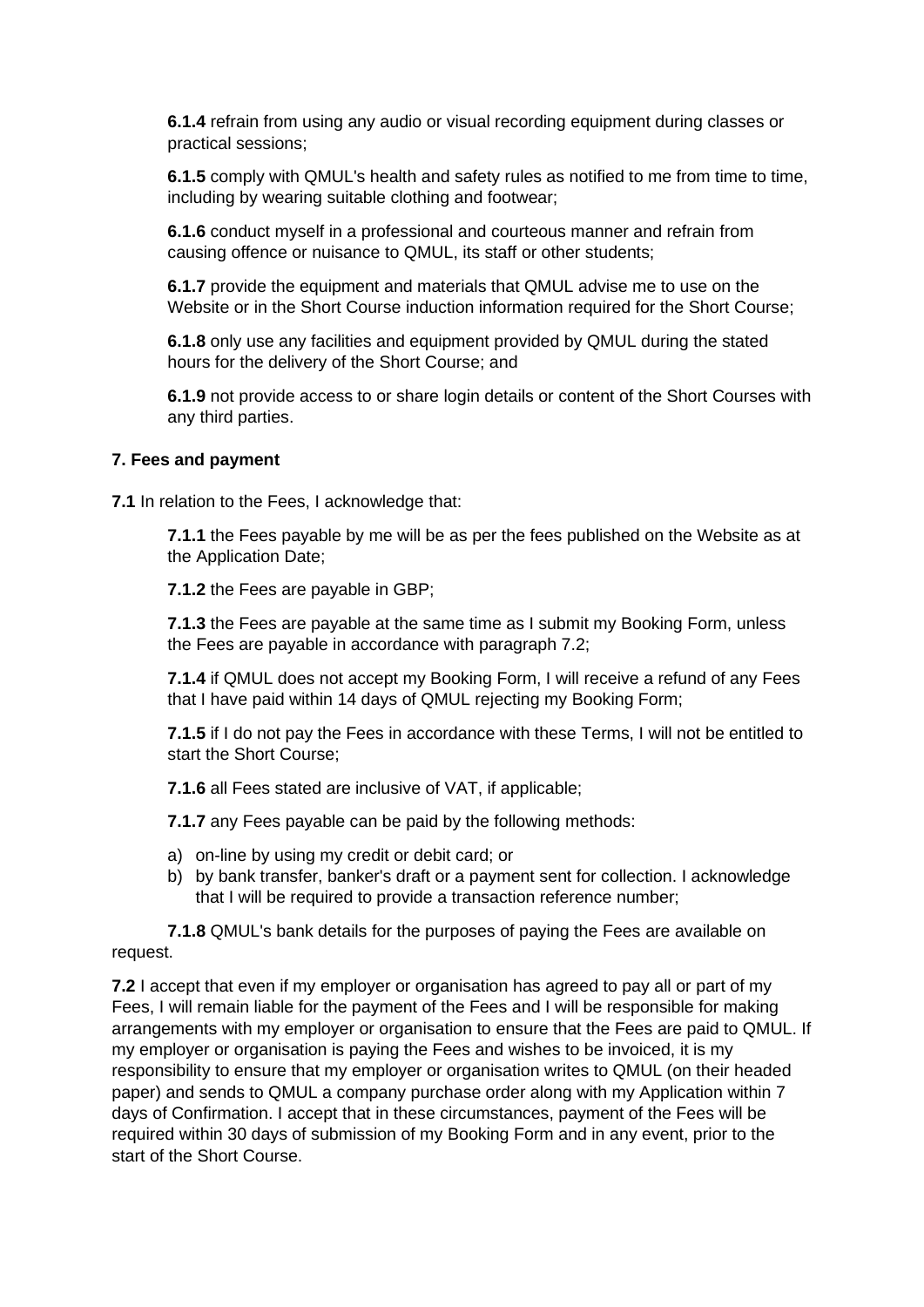### **8. Minimum age requirement**

**8.1** I understand that QMUL cannot accept my Application if I am aged under 18, unless the Short Course is specifically advertised as being for persons under the age of 18.

### **9. Overseas applications**

**9.1** I accept that QMUL may need to contact me in the two weeks prior to the Short Course starting if I am travelling from overseas. It is my responsibility to include my UK contact details when I submit my Application.

**9.2** I should wait to receive Confirmation from QMUL before making any travel arrangements. I accept that QMUL will not be responsible for any travel or accommodation costs I incur if QMUL does not accept my Application and offer me a place on the Short Course.

# **10. Visas**

**10.1** This paragraph 10 is not applicable to Online Short Courses.

**10.2** I acknowledge that if I am a British national, I may need to provide evidence of my status at the point of registration onto the Short Course.

**10.3** I acknowledge that if I am from a country outside of the UK, I may require permission to study in the UK and will need to present my passport or valid ID, my visa and any other relevant documentation evidencing my entitlement to study in the UK and valid immigration status to the Short Course Office at least 2 full working days before the start of the Short Course, or as further advised in the Confirmation or communications from QMUL prior to the start date of my Short Course. I accept that I will need to continue to hold valid immigration status confirming my right to study throughout the duration of the Short Course.

**10.4** If I fail to demonstrate that I have a valid immigration status, I accept that I will not be entitled to join the Short Course at QMUL and that QMUL reserves the right to cancel the Contract on written notice to me, or withdraw me from the Short Course. In these circumstances, QMUL will not be liable to me and will not be responsible for any related or ancillary costs or losses that I incur.

**10.5** I may need a visa to travel and that will allow me to study in the UK in order to undertake one of QMUL's Courses. I can access further information on the Home Office website which is located at https://www.gov.uk/government/organisations/uk-visas-andimmigration. I accept that it is my responsibility to determine how far in advance I need to apply for a visa, and to allow sufficient time to obtain a visa. I must take responsibility for ensuring that I comply with the terms of my visa application (if applicable) in relation to the Short Course and whilst I continue to study at QMUL.

**10.6** I accept that if I hold limited leave to remain in the UK which is due to expire during the Short Course, I will be required to demonstrate to QMUL that I have obtained further leave to remain, or where relevant, indefinite leave to remain. If I fail to provide such evidence to QMUL, I accept that QMUL reserves the right to prevent me from enrolling onto the Short Course (without liability to me) or can withdraw me from the Short Course. If I believe such a decision to be incorrect, I accept that I can submit a complaint through QMUL's relevant complaint procedure as further detailed at paragraph 25.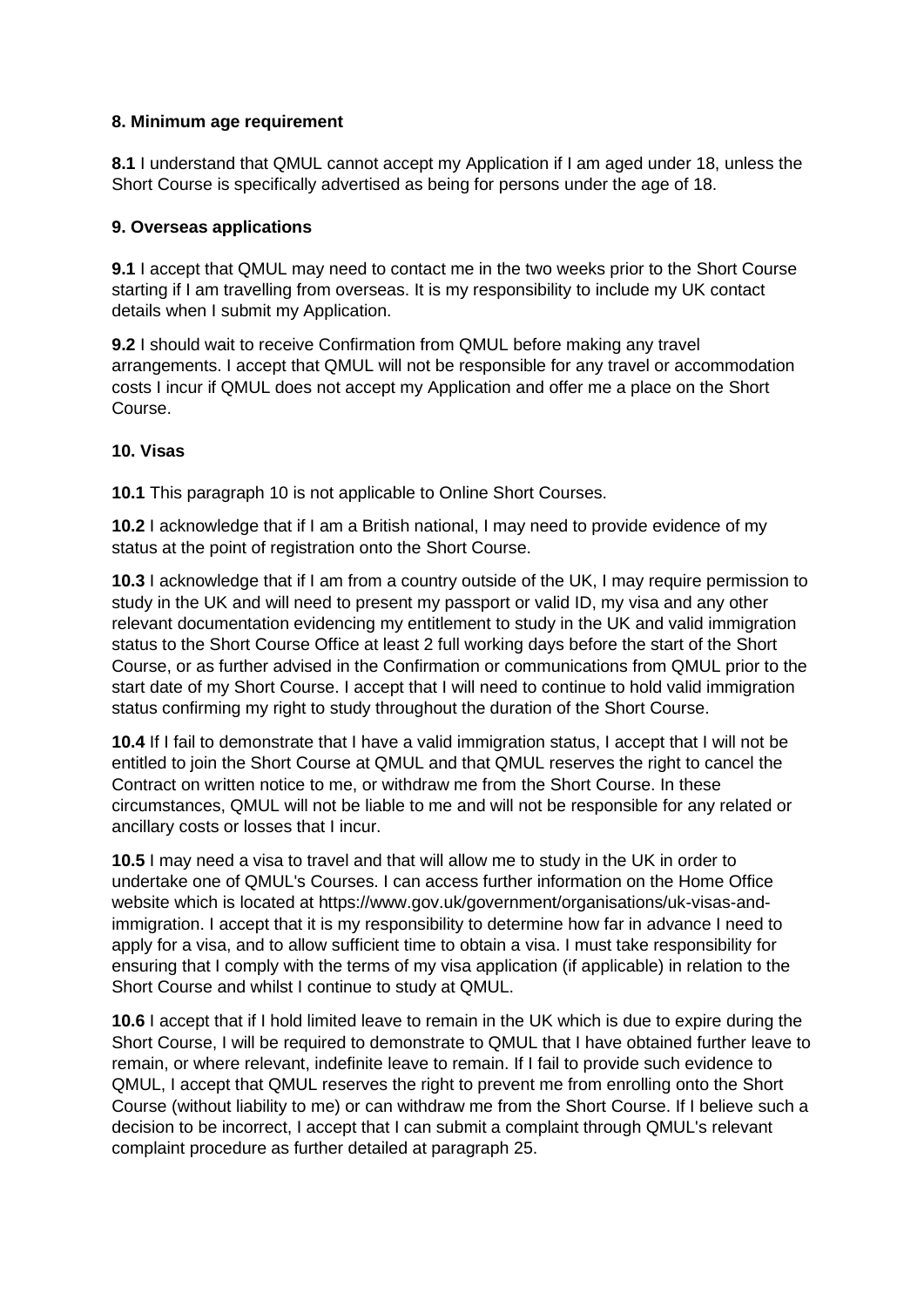**10.7** On occasion, QMUL may need to contact the UK Home Office to clarify details on any outstanding visa applications and previous immigration history. I accept and acknowledge that this may involve QMUL giving information about me to the Home Office.

**10.8** I acknowledge that if I fail to comply with any immigration conditions, QMUL may be obliged to report this to the UK Visas and Immigration ("UKVI") in order to comply with its own reporting obligations. Where your visa is revoked or withdrawn for any reason, QMUL will interrupt or end the Contract.

# **11. My legal cancellation rights**

**11.1** If I am a consumer and I am not entering into the Contract for purposes connected with a business, then I have legal rights under the Consumer Contract (Information, Cancellation and Additional Charges) Regulations 2013 to cancel the Contract within 14 days (the "Cancellation Period") without giving any reason to QMUL. I accept that the Cancellation Period will expire 14 days after the date of the Confirmation.

**11.2** If I wish to cancel the Contract within the Cancellation Period, I may inform QMUL by contacting the relevant Short Course administrator via email and refer to the acceptance email I received upon booking.

**11.3** QMUL will not start providing the Services to me during the Cancellation Period unless I expressly request QMUL to do so.

**11.4** If I cancel the Contract within the Cancellation Period, QMUL will refund me the Fees that I have paid within 14 days of the date on which I inform QMUL that I wish to cancel the Contract. However, I acknowledge that if I have expressly requested that QMUL start providing the Services within the Cancellation Period, for example by attending the Short Course, then QMUL will be entitled to charge me a reasonable sum for the Services provided based on the proportion of the Short Course I have undertaken. As a result, QMUL can deduct this sum from any refund payable to me.

**11.5** I acknowledge that the other paragraphs of these Terms set out my other rights to cancel the Contract which are in addition to, and do not affect my rights under this paragraph 11.

# **12. My other cancellation rights**

**12.1** I may cancel the Contract after the Cancellation Period but before the Short Course starts providing I give QMUL written notice. I accept that in these circumstances I will remain liable for the Fees and will not be entitled to a refund of the Fees paid except in the circumstances laid out in paragraph 12.3 below.

**12.2** I understand and accept that:

- **12.2.1** if I provide QMUL with written notice to cancel the Contract outside of the Cancellation Period but at least 28 days before the Short Course starts, I will be entitled to a refund of the Fees I have paid;
- **12.2.2** I may also cancel the Contract after expiry of the Cancellation Period and after the commencement of the Short Course, providing I give QMUL written notice . I accept that in these circumstances I will remain liable for the Fees and will not be entitled to a refund of the Fees paid.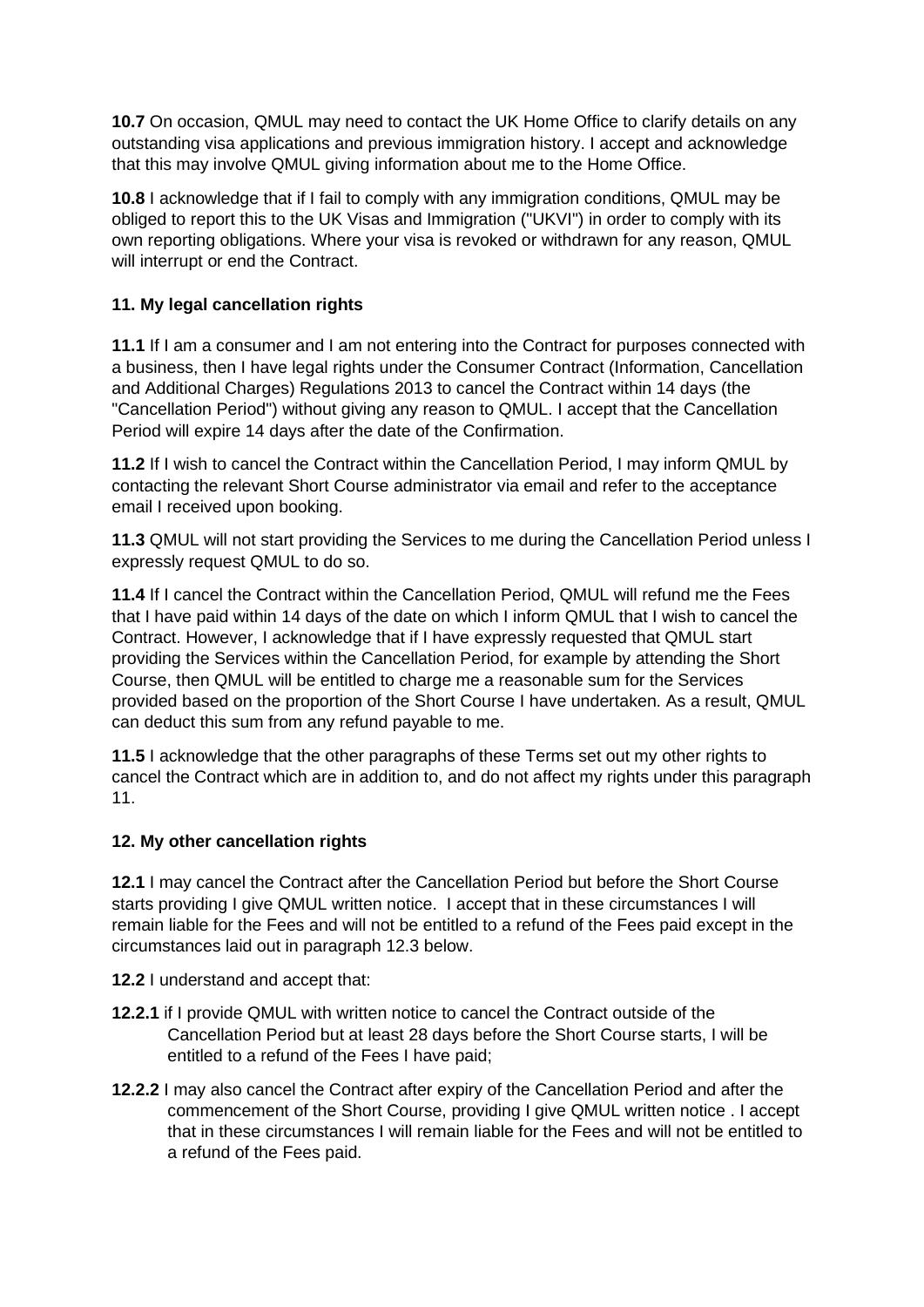- **12.2.3** If I provide QMUL with written notice to cancel the Contract outside of the Cancellation Period and fewer than 28 days before the Short Course starts, I will not be entitled to any refund of the Fees unless I am able to find a replacement student to take my place on the Short Course. If I am able to find a replacement student and I notify QMUL in writing of the replacement student's name no later than 1 week before the Short Course starts then in these circumstances, I accept that I will be entitled to a refund of the Fees paid once the replacement student has paid their Fees.
- **12.4** I may also cancel the Contract at any time if:
- **12.4.1** QMUL breaks the Contract in a material way and does not correct the situation within 28 days (where my Short Course is 1 month or more in duration) or 14 days (where my Short Course is less than 1 month in duration) of me asking QMUL in writing to do so; or

**12.4.2** QMUL goes into liquidation or a receiver or administrator is appointed over QMUL's assets.

**12.5** If I cancel the Contract for any reasons set out in paragraph 12.4. I accept that I will receive a full refund of any Fees paid.

**12.6** I understand and accept that any refunds payable under this paragraph 12 may take up to 14 days to process.

### **13. QMUL's cancellation rights**

**13.1** QMUL may cancel the Contract no later than 10 working days before the Short Course starts, if for example there is insufficient availability of tutors or rooms for the Short Course to be taught, or insufficient demand for the Short Course to make its running economically viable (as determined by QMUL). QMUL will notify me as soon as reasonably practicable in the event QMUL cancels the Contract under this paragraph 13.1. In these circumstances I can either:

- **13.1.1** transfer onto an alternative available course for which I am qualified to undertake (and receive a partial refund of the Fees if the fees for the alternative course are less than the Fees for the Course); or
- **13.1.2** cancel the Contract and receive either a credit note of the Fees valid for 6 months from the date of issue or a refund of the Fees.

**13.2** QMUL may cancel the Contract if an Event Outside QMUL's Control prevents QMUL from providing the Services when it is supposed to for a period of 4 weeks or more or if QMUL loses its right for the purposes of relevant legislation to provide the Services. In these circumstances, QMUL will provide me with:

- **13.2.1** a pro-rata refund of any Fees paid as at the date of cancellation (such pro-rata refund being calculated based upon the teaching delivered as at the point of cancellation as against the teaching which was due to be delivered had the Contract been completed); and
- **13.2.2** a certificate of attendance upon request (to the extent I commenced study on the Course).

**13.3** QMUL may cancel the Contract or suspend me from the Short Course on written notice to me if: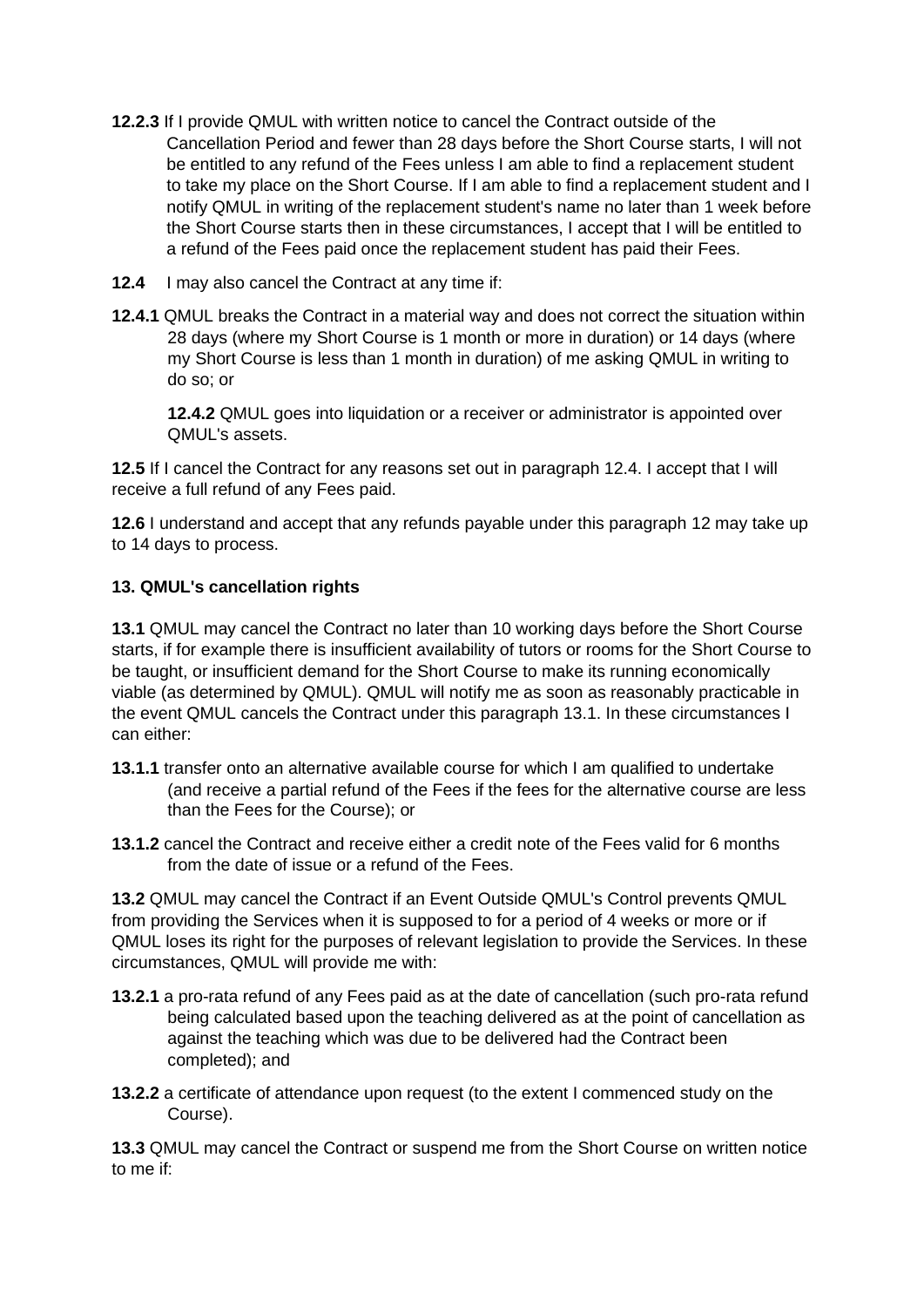**13.3.1** my attendance falls below reasonably acceptable levels (other than for reasons outside my reasonable control);

**13.3.2** I do not pay the Fees when I am supposed to;

**13.3.3** QMUL discovers that I do not have an immigration status entitling me to undertake the Short Course;

**13.3.4** I break the Contract in a material way and do not correct the situation within 5 days of QMUL asking me in writing to do so;

**13.3.5** I give my login details or student card to any third party without QMUL's prior written permission; or

**13.3.6** I share Short Course content with any third party without QMUL's prior written permission.

### **14. Payment of refunds**

**14.1** I accept that if I become entitled under these Terms to receive a refund from QMUL then:

**14.1.1** refunds will be paid in GBP and QMUL will not be responsible for any losses I suffer as a result of currency exchange fluctuations or exchanges; and

**14.1.2** QMUL will pay any refunds using the same payment methods I used to pay the Fees.

### **15. Postponement of classes**

**15.1** If a class is postponed for reasons for which QMUL is responsible, including staff illness, QMUL will make every reasonable effort to reschedule the class or to add the missed hours on to the remaining Short Course classes.

**15.2** In these circumstances I acknowledge that QMUL apologises for any inconvenience caused and I am encouraged to contact the Short Course Administrator if I have any concerns.

### **16. Transfers and substitutions**

**16.1** I acknowledge that I may transfer onto an alternative course as long as:

**16.1.1** a place on a suitable alternative course is available which I am qualified to undertake;

**16.1.2** I make a written request to transfer at least 1 month before the original Short Course is due to start or, if I make a request to transfer later than this, and I find a replacement student for my place;

**16.1.3** I pay the difference between the Fees I have paid and any increased or additional fees applicable to the alternative course; and

**16.1.4** I have not already transferred between courses on a previous occasion.

**16.2** I acknowledge that I may transfer my place on the Short Course to a replacement student as long as: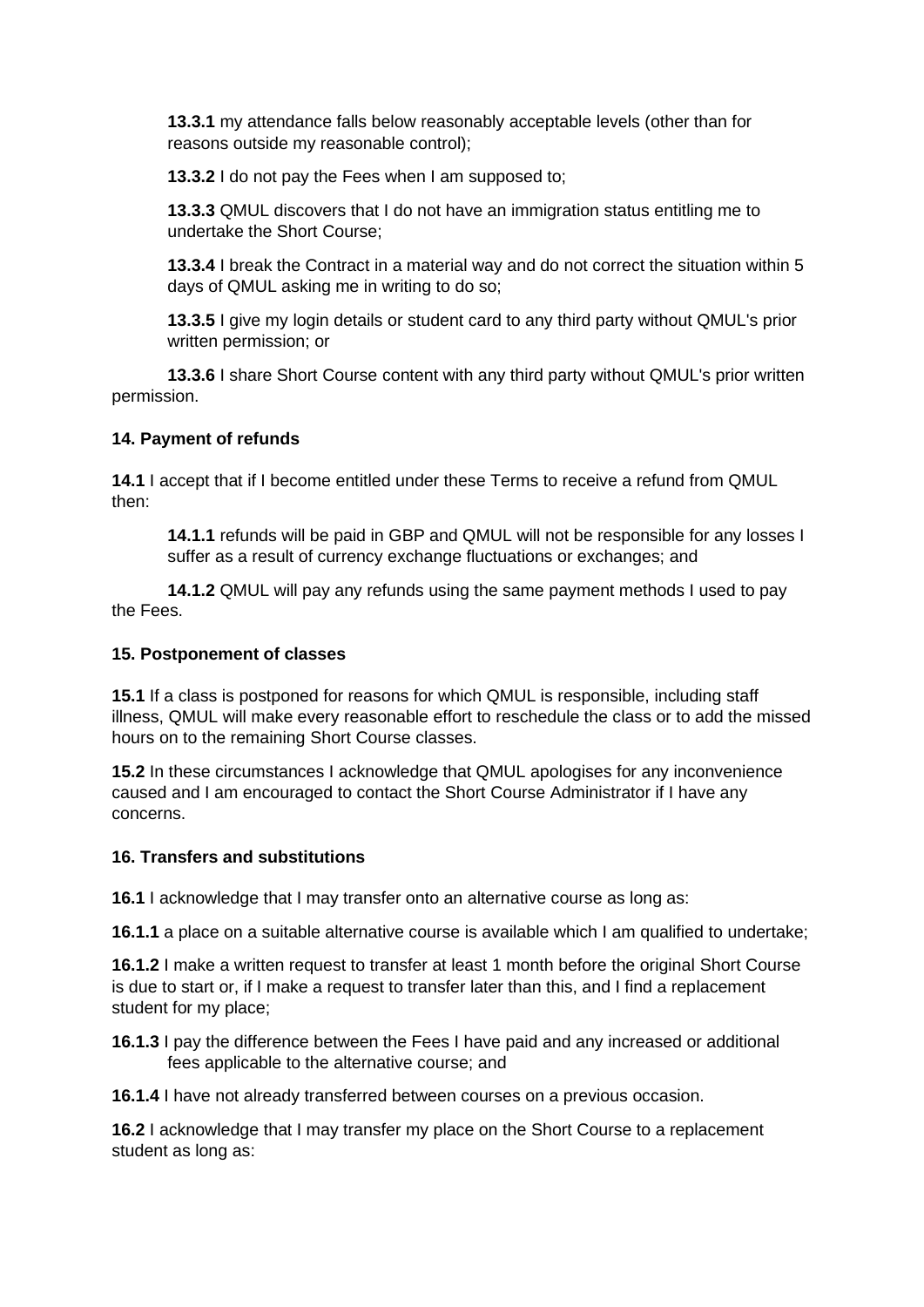- **16.2.1** I notify QMUL in writing of the replacement student's name no later than 1 week before the Short Course starts; and
- **16.2.2** the replacement student satisfies all of the requirements set out in these Terms and conditions.
- **16.3** I accept that I may not transfer to another course once my Short Course has started.

### **17. Non-attendance**

**17.1** Non-attendance at classes due to reasons other than QMUL's default does not entitle me to refunds, extra tuition or a transfer.

**17.2** If, for reasons outside my own reasonable control (such as illness) I miss classes, QMUL will use its reasonable endeavours to offer me reasonable additional support, subject to me paying QMUL's additional charges (such charges to be notified to me and approved by me in advance).

**17.3** In the case of Online Short Courses, in the event that I am unable to attend a class via the VLE, QMUL shall, subject to paragraph 22.2, use reasonable efforts to provide me with access to an archived recording of the class.

### **18. Events outside QMUL's control**

**18.1** QMUL shall not be responsible for any failure to perform or delay in performing its obligations under the Contract that is due to an Event Outside QMUL's Control. If an Event Outside QMUL's Control takes place which affects its obligations under the Contract then I accept that:

**18.1.1** QMUL will notify me as soon as reasonably possible ;

**18.1.2** QMUL's obligations under the Contract will be suspended and its time for performance extended for the duration of the Event Outside QMUL's Control;

**18.1.3** QMUL will use reasonable endeavours to mitigate the impact of any disruption and recommence its obligations affected by an Event Outside QMUL's Control; and

**18.1.4** QMUL will restart the Services as soon as possible when the Event Outside QMUL's Control is over.

### **19. QMUL's liability to you**

**19.1** Subject to **Error! Bookmark not defined.**19.2, under no circumstances shall QMUL be liable for:

- (a) loss of profits;
- (b) loss of sales or business;
- (c) loss of agreements or contracts;
- (d) loss of anticipated savings;
- (e) loss of use or corruption of software, data or information;
- (f) loss of or damage to goodwill; and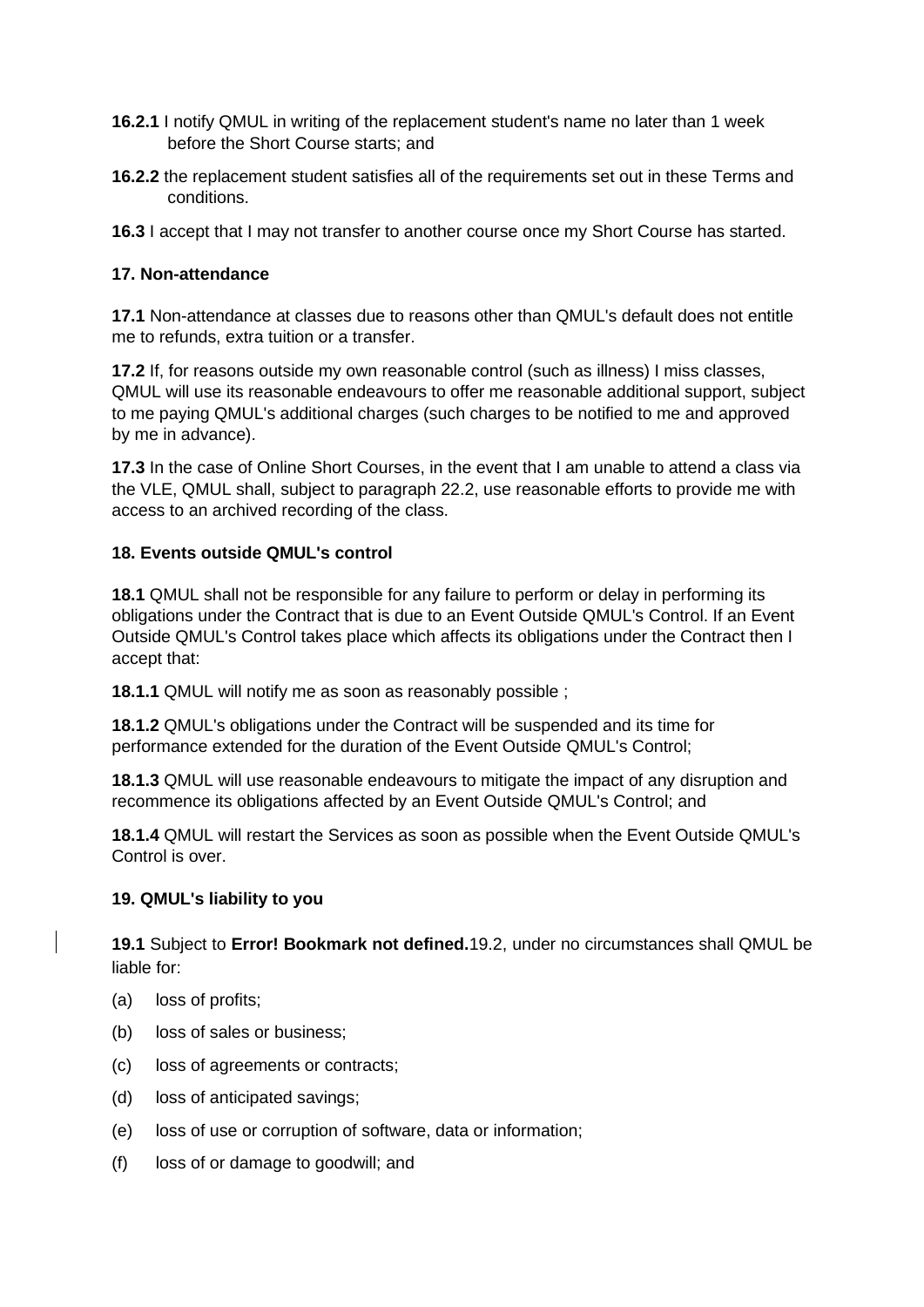(g) indirect or consequential loss to be incurred by me.

**19.2** QMUL does not exclude or limit in any way its liability for:

**19.2.1** death or personal injury caused by QMUL's negligence or the negligence of QMUL's employees, agents or subcontractors;

**19.2.2** fraud or fraudulent misrepresentation;

**19.2.3** any other liability that cannot be excluded by law.

**19.3** Subject to clauses 19.1 and 19.2, QMUL's maximum liability to me whether in contract, tort (including negligence) or for breach of statutory duty shall in no event exceed the fee paid or payable for the Short Course.

**19.4** QMUL cannot guarantee any specific results or outcomes of the Short Course or any assessment related to the Short Course.

**19.5** The conditions and terms set out in the Terms are the only ones which will apply to the relationship between QMUL and me. Any conditions, warranties or other terms not set out in the Terms which might otherwise apply (due to statute or common law) are excluded from the Terms so far as QMUL is permitted to do so by law.

#### **20. Certificates**

**20.1** On successful completion and achievement of any specified progression grades relating to the Short Course being undertaken, a certificate of attendance will be issued to me in the name specified in my Application Form, if I have attended at least 80% of the sessions on the Short Course, unless I undertake a conditional course which contains prerequisites that I need to meet ("Conditional Course") , in which case I will be required to attend 90% of the sessions on the Conditional Course in order to be issued with a certificate.

**20.2** As expressly stated on the Website, QMUL will only issue certificates of attendance and not certificates of attainment of a particular grade, qualification or standard.

**20.3** Certificates of attendance will usually be issued in person. I accept that if I require a certificate to be posted, I will be required to provide a stamped addressed envelope.

**20.4** In the case of Online Short Courses, I will receive by email a digital certificate of attendance at the end of my Short Course in accordance with the terms of this paragraph 20. Non-attendance of any classes of the Short Course cannot be substituted by viewing archives.

**20.5** If I lose my certificate of attendance, replacements can be provided up to 1 year from completion of the Short Course, free of charge for a digital certificate, or subject to me paying an administration charge of £30.00 for a physical certificate.

### **22. Online Short Courses**

**22.1** Online Short Courses will be delivered using the VLE. QMUL will provide me with information on how to access the VLE prior to the commencement of the Short Course. I acknowledge that I may only use the content on the VLE for my own personal learning and I am not permitted to adapt or use it for any other purpose other than for my own learning of the Short Course.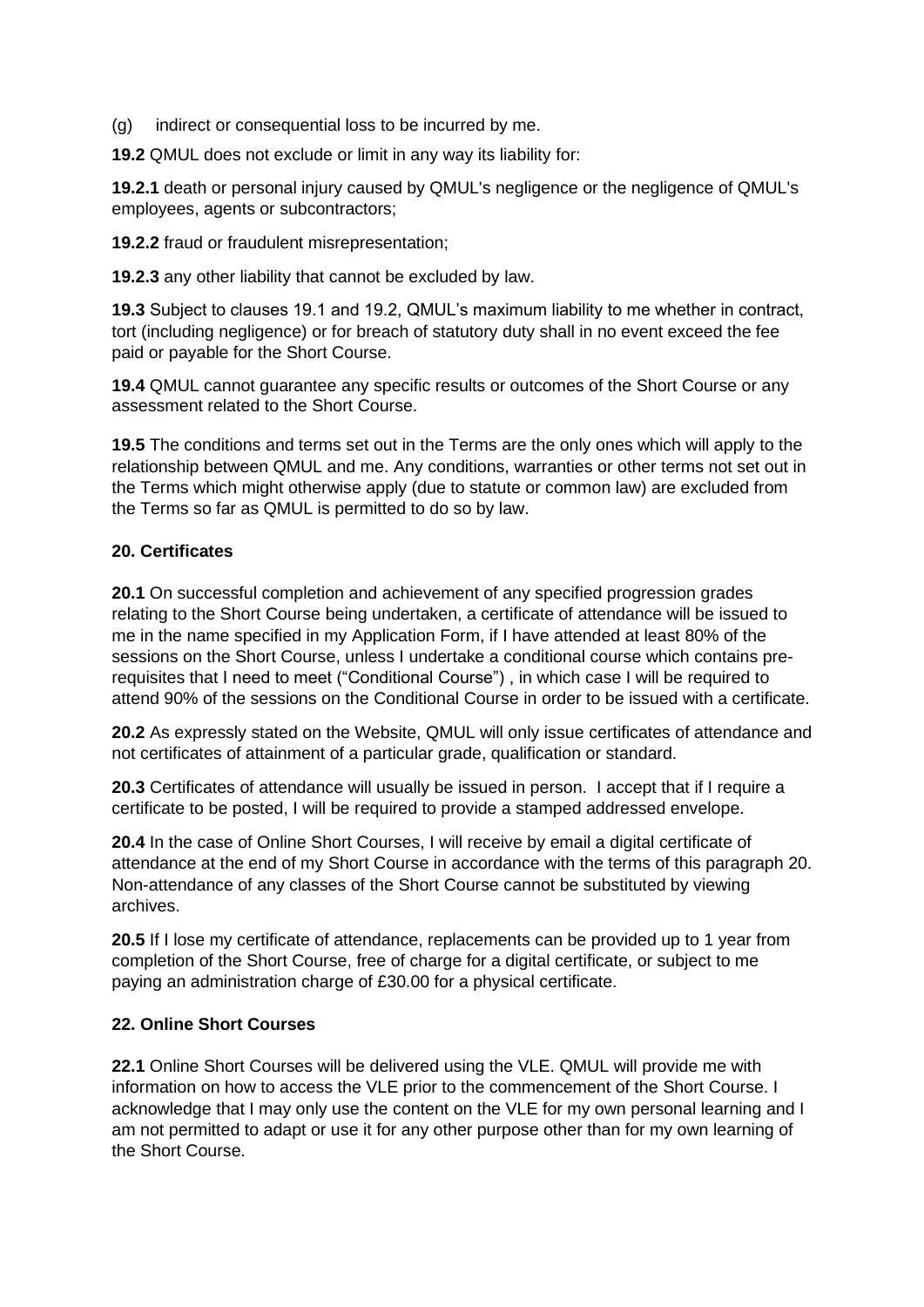**22.2** Access to an Online Short Course will remain in place for a maximum of 2 weeks after the Online Short Course comes to an end at which point I will no longer have access to it or the VLE.

**22.3** The Online Short Course content has been created by tutors who are predominantly based in the United Kingdom and as such caters to the environment and culture in the United Kingdom. Whilst it is not their intention, it is possible that such Online Short Course content may cause offence to cultural or religious sensitivities.

### **22.4** I agree to:

**22.4.1** ensure that I will be present on the VLE to attend the Online Short Course at the scheduled times for the entire duration of the sessions, which are always stated as UK time and factoring in the changes in time between GMT to BST;

**22.4.2** use computing equipment which meets the minimum requirements for hardware, software and internet bandwidth as listed on

https://blackboard.secure.force.com/publickbarticleview?id=kAB700000008P8m and http://www.arts.ac.uk/csm/courses/short-courses/short-courses-online/frequentlyasked-questions/; and

**22.4.3** ensure I have the right equipment and materials as prescribed in the "Materials" section in my Online Short Course description.

**22.5** I acknowledge that the cost of any equipment and internet access are not included in the Fees and will be my own responsibility.

**22.6** I accept that it will be my responsibility to check that any materials and equipment, or other devices I intend to use for the purposes of undertaking the Short Course is compatible with the specification requirements of the Short Course as set out in these Terms.

**22.7** I acknowledge and agree that failure to comply with paragraph 22.4 may limit my progress on the Online Short Course. I accept that progression and successful completion of the Online Short Course is conditional upon satisfactory attendance of lessons, any online assessments, the submission of any online course work and the successful achievement of any specified progression grades relating to the Short Course being undertaken. I accept that if I fail to attend the lesson, participate in online assessments and submit online course work on time without good reason, or without the permission of QMUL, QMUL may consider that I have deemed to have withdrawn from, or be required to leave the Short Course.

**22.8** If there are problems with my connection to the VLE which disrupt other students who are enrolled on the Online Short Course, QMUL reserves the right to remove me from the Online Short Course until I have been able to resolve the issue.

**22.9** QMUL will use reasonable endeavours to make an Online Short Course available but cannot guarantee uninterrupted, timely or error-free availability or that defects will be corrected. QMUL reserves the right to suspend access to the VLE and Online Short Course for the purpose of scheduled or emergency maintenance, repairs or upgrades to improve the performance or functionality of the VLE. QMUL will use reasonable endeavours to give me reasonable notice in the event of any suspension or withdrawal of the VLE of which QMUL is aware. I accept and acknowledge that providing QMUL has complied with the provisions of this paragraph 22.9, QMUL will not be held responsible for any technical problems I encounter following the purchase of an Online Short Course, and accepts no liability to the extent there are errors, defects, interruptions and periods of suspension relating to the VLE.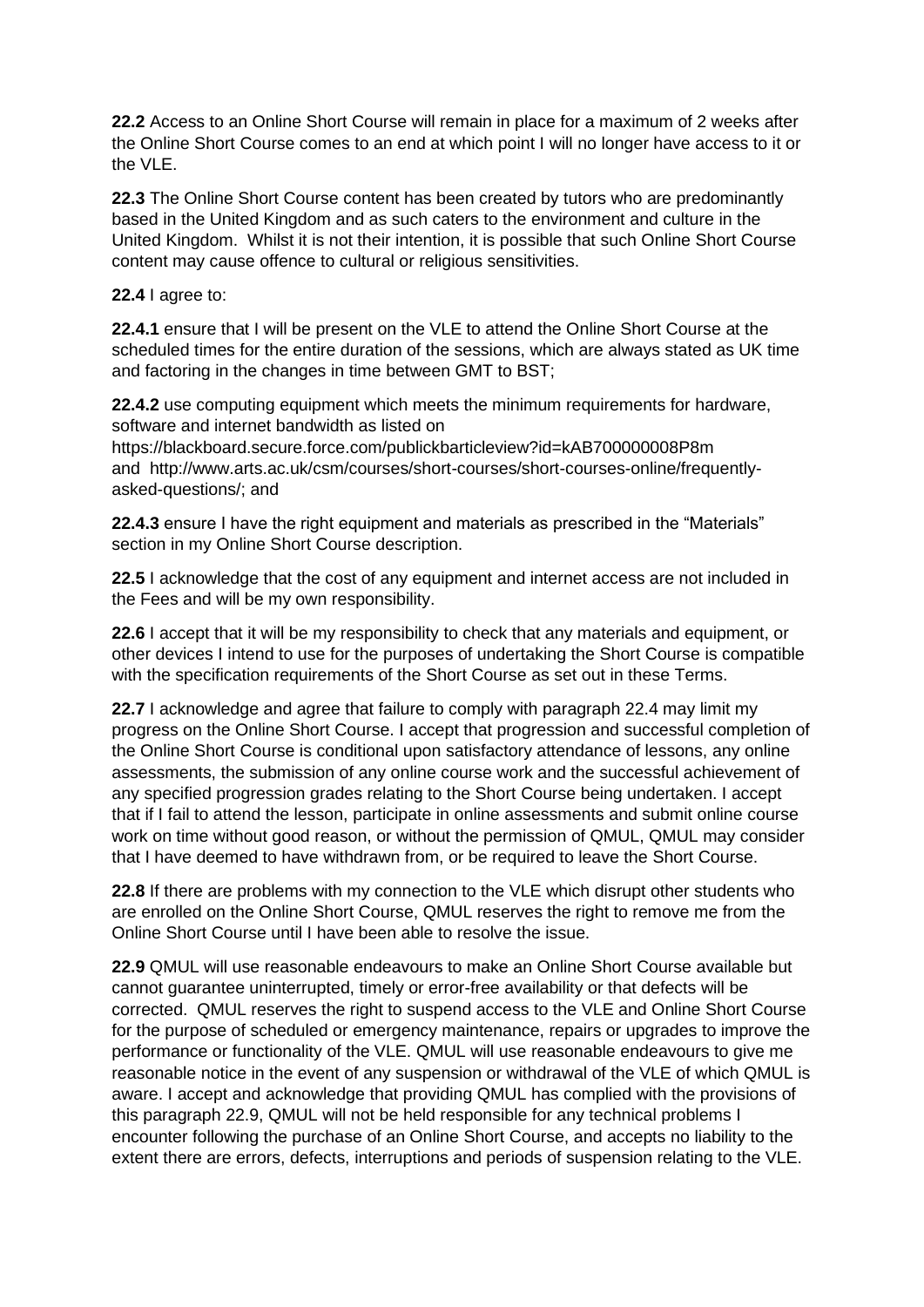**22.10** I should always keep separate copies of work I upload onto the VLE. To the extent permitted by law, QMUL accepts no liability whatsoever for loss, destruction or corruption of or to data or content uploaded onto the VLE.

### **23. Online Short Courses: content, access, sharing and reproduction**

**23.1** Without prejudice to paragraph 23.3, I agree that I will not record, reproduce, download, modify, re-publish, sub-license, sell, share, broadcast, transmit, make available, disseminate or distribute in any way any of the content provided to me as a part of my Online Short Course.

**23.2** Without prejudice to paragraph 23.4, I further agree not to record, reproduce, download, modify, re-publish, sub-license, sell, share, broadcast, transmit, make available, disseminate or distribute in any way any content created or uploaded by other students as available on the VLE.

**23.3** I may download and use Online Short Course materials where available, for my own personal, non-commercial use only.

**23.4** I acknowledge that due to the interactive nature of the Online Short Courses, at times it may be appropriate for me and other students to reproduce, download, modify, adapt and/or re-publish other students' material uploaded onto the VLE in relation to the Online Short Course and I agree that other students may do this in relation to content that I upload.

**23.5** When I upload material to the VLE as part of my Online Short Course, I confirm that I am entitled to upload this material for this purpose and that this will not in any way infringe any other person's rights.

**23.6** I will not upload or share with other students or tutors any material which is unlawful or unsuitable according to societal norms in the United Kingdom or our policies. This includes uploading of material that is false, obscene, sexist, racist, homophobic, defamatory, illegal, abusive, threatening, extremist, destructive (like malware, viruses, bugs, etc.) or otherwise discriminatory, offensive, disruptive or objectionable to others.

**23.7** I agree that QMUL shall be under no obligation to monitor, screen or censor any of the content that I or any third party uploads to the VLE. To the fullest extent permitted by law, QMUL accept no responsibility for any such content.

**23.8** QMUL reserves the right to suspend access to the VLE or remove any material I upload or share with other students or tutors in breach of these Terms.

**23.9** By uploading material to the VLE, I give QMUL the right to use the material in any part of its courses and to include my material in its own online and print material for promotional purposes. I accept that if I do not wish to give QMUL the right to use my uploaded material I must notify QMUL in writing by emailing QMUL at the Short Course Office prior to the commencement of the Course.

**23.10** The VLE and Online Short Course materials may contain links or embedded links to third party content and websites. These links are provided for my reference only and QMUL does not endorse the content or the operations associated with them. QMUL has no control over such content and cannot accept any liability for such third party content. I should be aware that accessing such content will be subject to third party terms of use and privacy policies.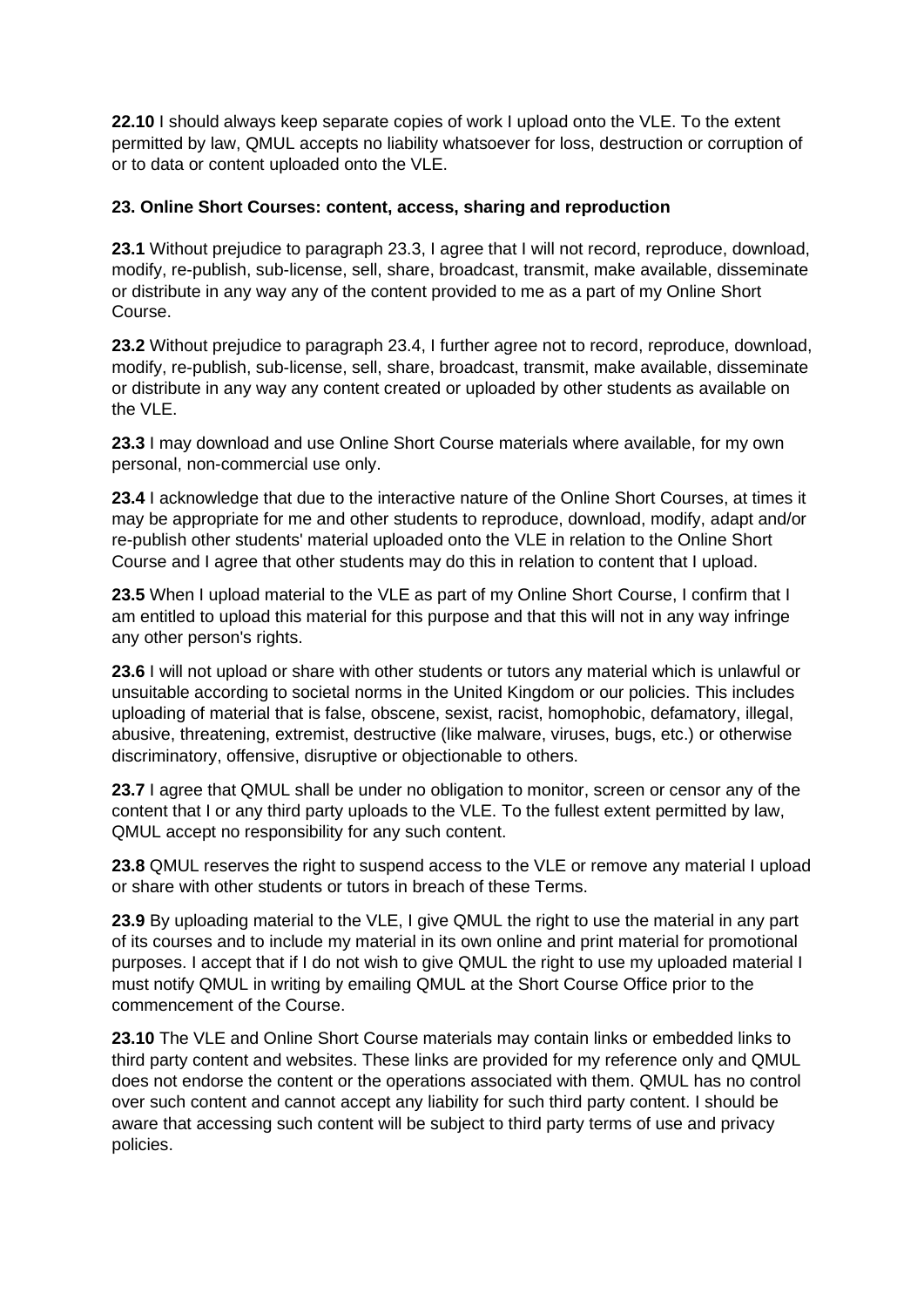**23.11** Online Short Courses regularly makes use of third party service providers like Google, Facebook, Twitter, You Tube, Vimeo etc. some of which might be blocked in some countries. I acknowledge that it is my sole responsibility to ensure I am able to access the content of Online Short Courses including content on third party service providers. I accept that if I require further advice as to what service providers will be used on any Online Short Course, I should contact the Short Course Office.

**23.12** QMUL is not responsible for the location, hardware and infrastructure I choose to access VLE from and as such it is my responsibility to comply with any necessary health and safety regulations that apply.

### **24. Data protection**

**24.1** QMUL will process Personal Data, including Sensitive Personal Data, in accordance with the Data Protection Laws. I understand and accept that QMUL will use my data as set out in QMUL's Privacy Notice.

**24.2** I acknowledge that QMUL's Privacy Notice is available at https://www.qmul.ac.uk/privacy/

# **25. Complaints**

**25.1** If I have any complaints about the Services, I should raise this with QMUL by contacting the appropriate Short Course administrator by email.

### **26. My rights as a consumer**

**26.1** As a consumer, I have legal rights in relation to the Contract which are not affected by these Terms. I acknowledge that advice about my rights may be available from my local Citizen's Advice Bureau.

### **27. Other important terms**

**27.1** QMUL may transfer its rights and obligations under any Contract to another organisation, and QMUL will always notify me in writing if this happens, but this will not affect my rights or QMUL's obligations under the Contract.

**27.2** Except as set out in paragraph 16.2 I may not transfer my rights or obligations to any other person.

**27.3** The Contract is between me and QMUL. No other person shall have any rights to enforce any of its terms.

**27.4** Each of the paragraphs of these Terms operates separately. If any court or relevant authority decides that any of them are unlawful, the remaining paragraphs will remain in full force and effect.

**27.5** If QMUL fails to insist that I perform any of my obligations under the Contract, or if QMUL does not enforce its rights against me, or if QMUL delays in doing so, that will not mean that QMUL has waived its rights against me and will not mean that I do not have to comply with those obligations. If QMUL does waive a default by me, QMUL will only do so in writing, and that will not mean that QMUL automatically waives any later default by me.